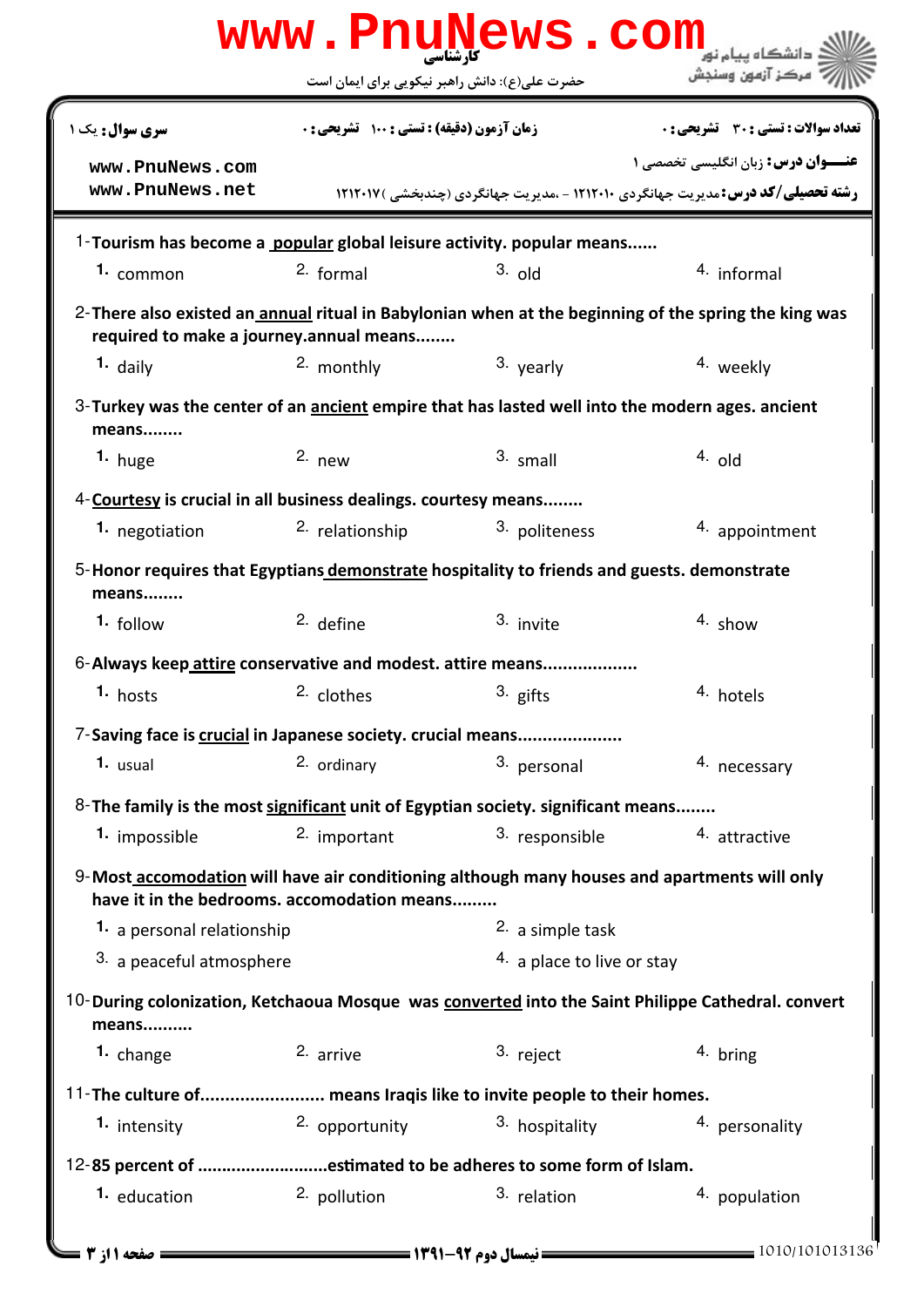|                                                                                                                                                                     | حضرت علی(ع): دانش راهبر نیکویی برای ایمان است |                         | مركز آزمون وسندش                                                                                          |
|---------------------------------------------------------------------------------------------------------------------------------------------------------------------|-----------------------------------------------|-------------------------|-----------------------------------------------------------------------------------------------------------|
| <b>سری سوال :</b> یک ۱                                                                                                                                              | زمان آزمون (دقیقه) : تستی : 100 تشریحی : 0    |                         | <b>تعداد سوالات : تستی : 30 ٪ تشریحی : 0</b>                                                              |
| www.PnuNews.com                                                                                                                                                     |                                               |                         | <b>عنـــوان درس:</b> زبان انگلیسی تخصصی ۱                                                                 |
| www.PnuNews.net                                                                                                                                                     |                                               |                         | <b>رشته تحصیلی/کد درس: مدیریت جهانگردی ۱۲۱۲۰۱۰ - مدیریت جهانگردی (چندبخشی ) ۱۲۱۲۰۱۷</b>                   |
| 13-There it is considered proper Indian to eat with your hands.                                                                                                     |                                               |                         |                                                                                                           |
| 1. context                                                                                                                                                          | 2. extension                                  | <sup>3.</sup> etiquette | 4. orientation                                                                                            |
| 14-The concept of  in china roughly translate as 'honor', 'good reputation' or 'respect'.                                                                           |                                               |                         |                                                                                                           |
| 1. $frac$                                                                                                                                                           | 2. group                                      | $3.$ duty               | 4. contact                                                                                                |
|                                                                                                                                                                     |                                               |                         |                                                                                                           |
| 1. building                                                                                                                                                         | 2. entertaining                               | 3. greeting             | 4. researching                                                                                            |
|                                                                                                                                                                     |                                               |                         |                                                                                                           |
| 1. participants                                                                                                                                                     | 2. anticipations                              | 3. advantages           | 4. attractions                                                                                            |
| 17-Cyprusis temperate Mediterranean with hot, dry summers and cool, wet<br>winters.                                                                                 |                                               |                         |                                                                                                           |
| 1. climate                                                                                                                                                          | $2.$ labor                                    | 3. culture              | <sup>4</sup> gender                                                                                       |
|                                                                                                                                                                     |                                               |                         | 18-Qeshm Island is famous for its wide range of attractions such as the Hara marine forests.              |
| 1. illegal                                                                                                                                                          | 2. eco-tourist                                | 3. liberal              | 4. multilingual                                                                                           |
|                                                                                                                                                                     |                                               |                         |                                                                                                           |
| 1. reliability                                                                                                                                                      | 2. civilization                               | 3. availability         | 4. negotiation                                                                                            |
| It refers to                                                                                                                                                        |                                               |                         | $20$ -It is a fast growing industry and a valuable sector, contributing to the economy of many countries. |
| 1. tourism                                                                                                                                                          | <sup>2.</sup> agriculture                     | 3. festivity            | 4. architecture                                                                                           |
| 21- It is considered the centre of the social structure. As a result there is a great emphasis on unity,<br>and respect for the elderly. it refers to               |                                               |                         |                                                                                                           |
|                                                                                                                                                                     | $2.$ food                                     | 3. custom               | 4. family                                                                                                 |
| 1. guest                                                                                                                                                            |                                               |                         |                                                                                                           |
| 22-It is a system of behaviors and ethics that stress the obligations of people towards one another. It<br>refers to                                                |                                               |                         |                                                                                                           |
| 1. individualism                                                                                                                                                    | 2. collectivism                               | 3. confucianism         | 4. organism                                                                                               |
|                                                                                                                                                                     |                                               |                         |                                                                                                           |
| 23-These are places where a person chooses to stay while in order to experience some feature or<br>characteristic. These refer to<br>1. tourist destination regions |                                               | 2. transit routes       |                                                                                                           |